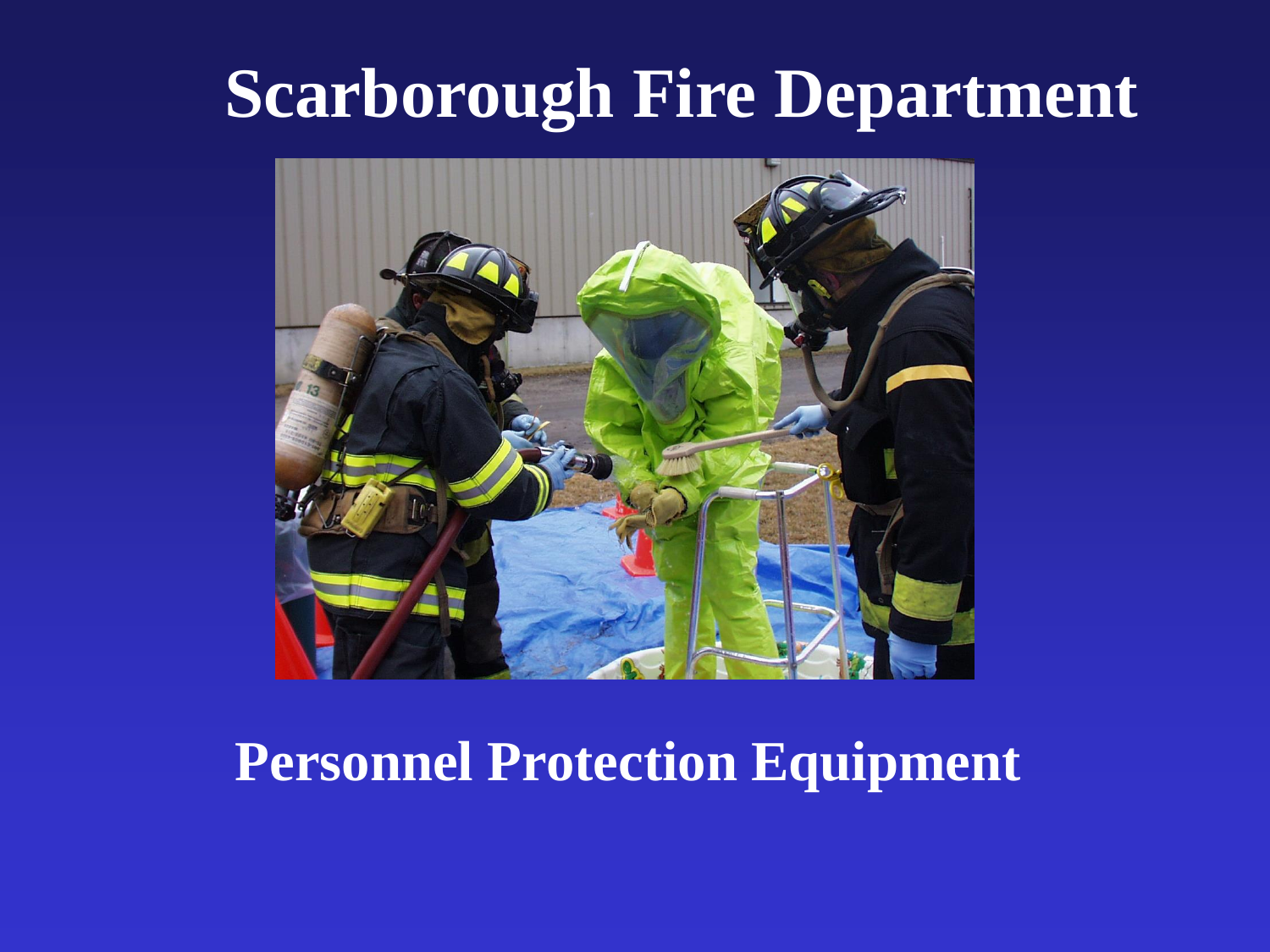All personal protection equipment used in the Scarborough Fire Department meets or exceeds the required standards in NFPA 1500, "*Standard On Fire Department Occupational Safety And Health Program.*"

All protection equipment has inherent limitations that must be recognized so that firefighters do not overextend the item's range of protection.

**All firefighters operating at an emergency scene must wear full protection equipment suitable for that incident.**

*Protective Equipment Is A Working System Wear It All, All The Time*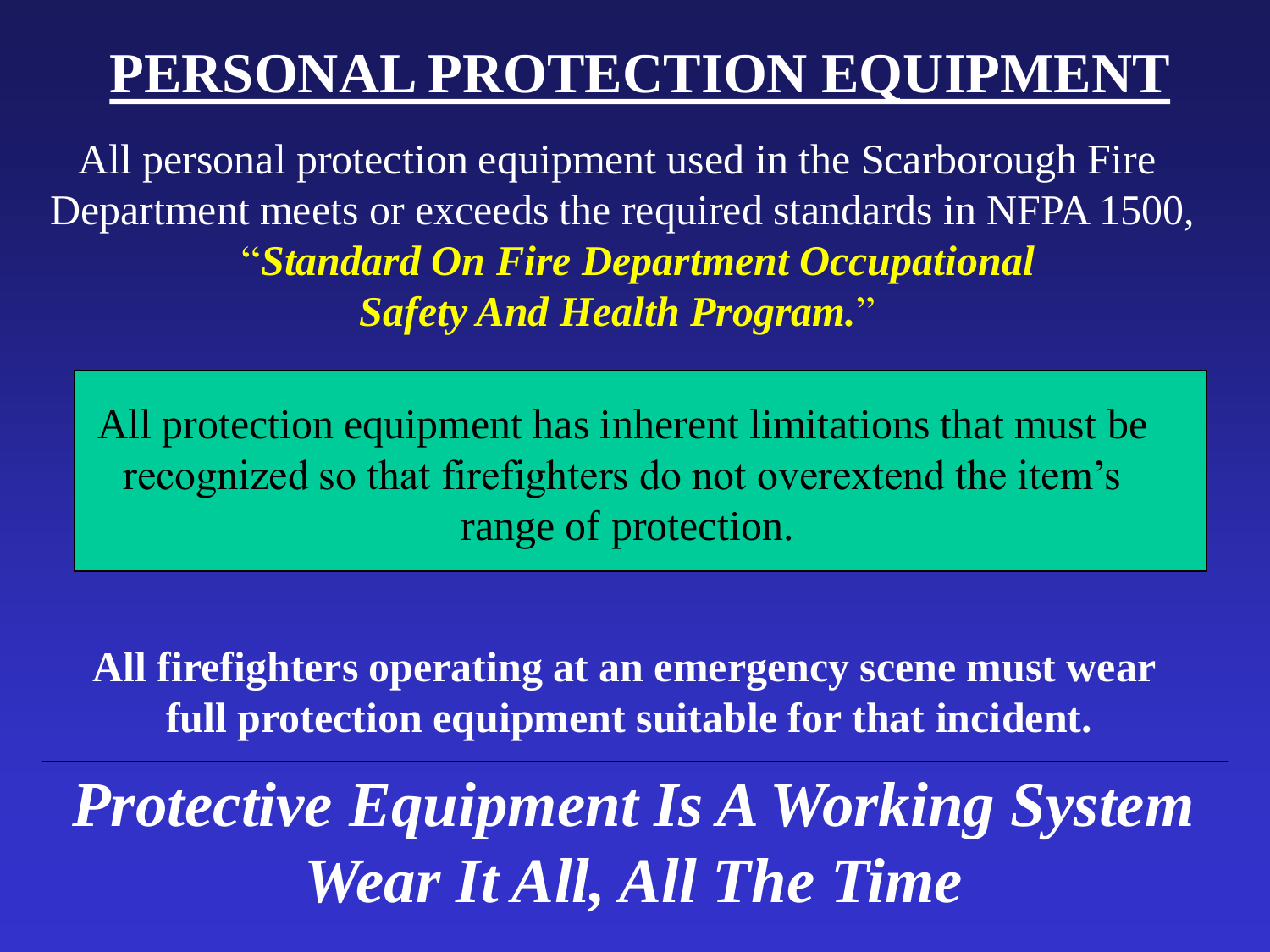

## Helmets Provide



- Impact protection for head
- Protection from heat and cold
- Face shields provide secondary protection of the face & eyes

# Helmets Are Required To

- To have ear protection
- •To have a chin strap in place
- •Be cleaned and inspected annually
- •Meet NFPA 1971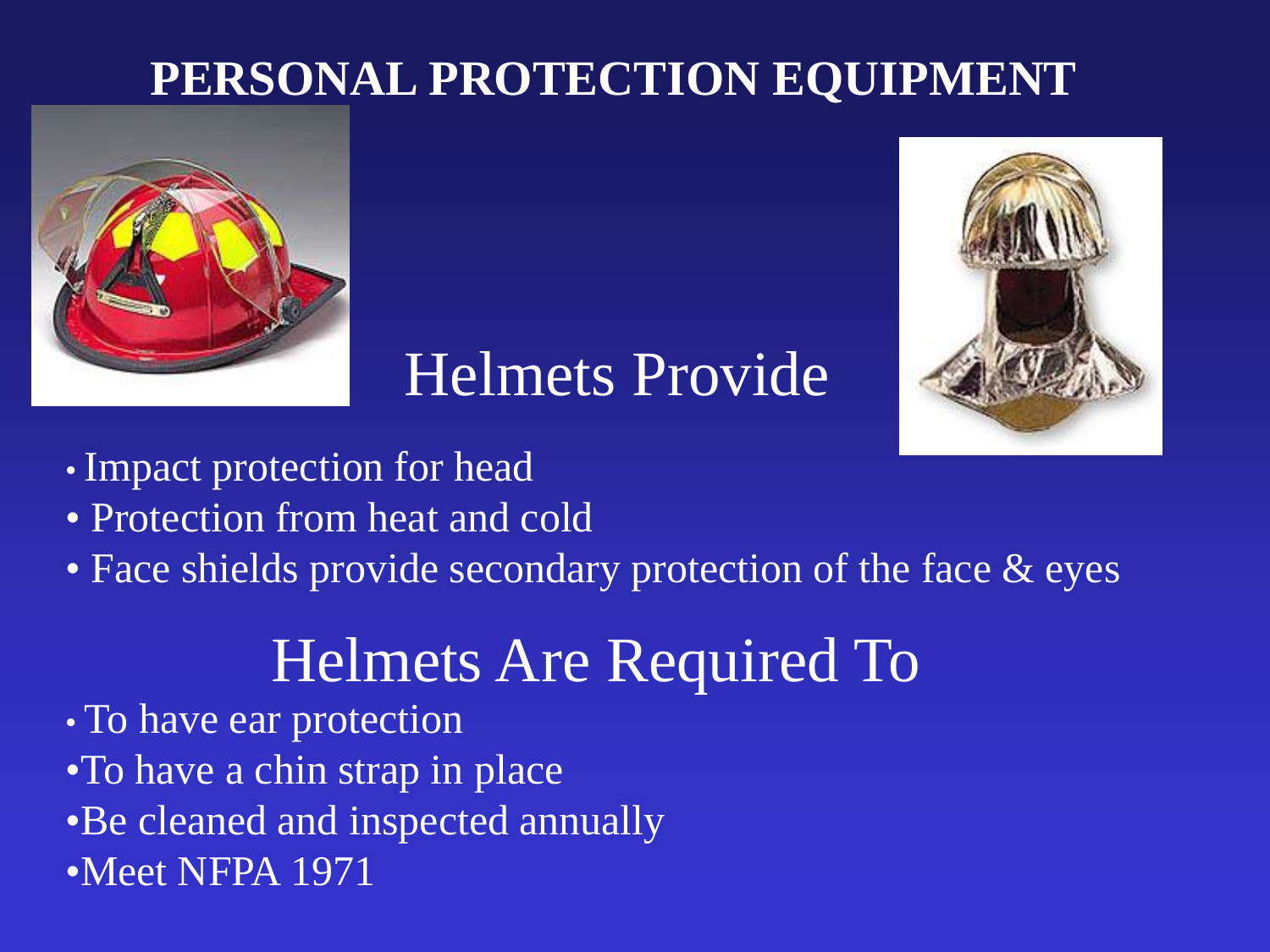#### *Turnout Coats Provide Protection From:*

- Direct Flame Contact
- Hot Water Vapors
- Cold Temperatures
- Other Environmental hazards
- Meet NFPA 1971



Coats are designed to keep heat out, in doing so they also keep heat in! • An annual inspection & cleaning (or more often if needed)

NFPA 1971 Requires All Protective Coats Have 3 Components:

- **Outer Shell**
- 2. Moisture Barrier
- 3. Thermal Barrier

*All inner liners of the protective coat must be in place during firefighting*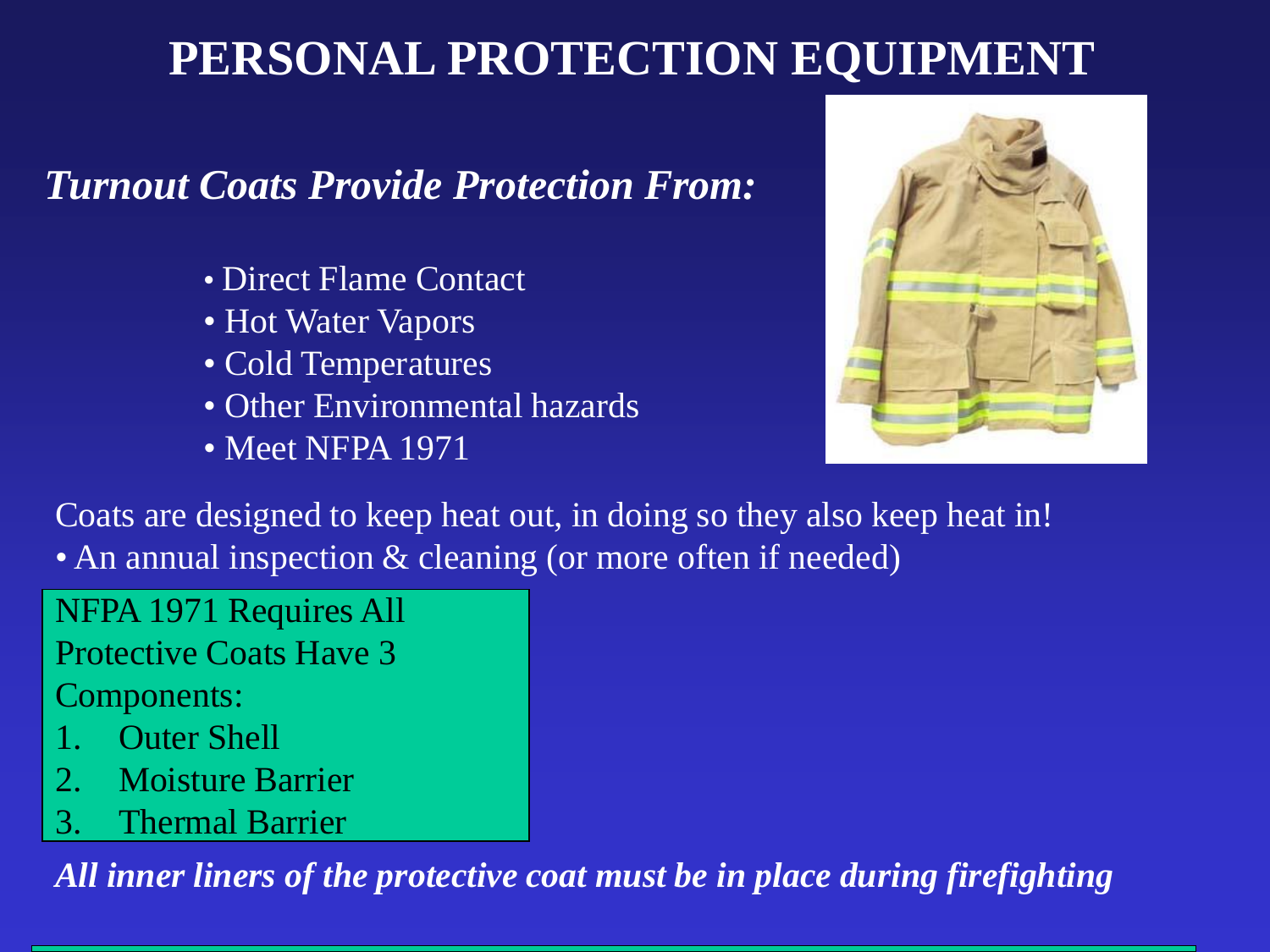## **Fire Fighter Protective Trousers Must meet NFPA 1971 (** *night hitches***)**

The same three layers of protection are required in the trousers as in the coats.

- Outer Shell
- Moisture Barrier
- Thermal Barrier



These barriers serve to trap insulating air that inhibits the transfer of heat from the outside to the firefighters body.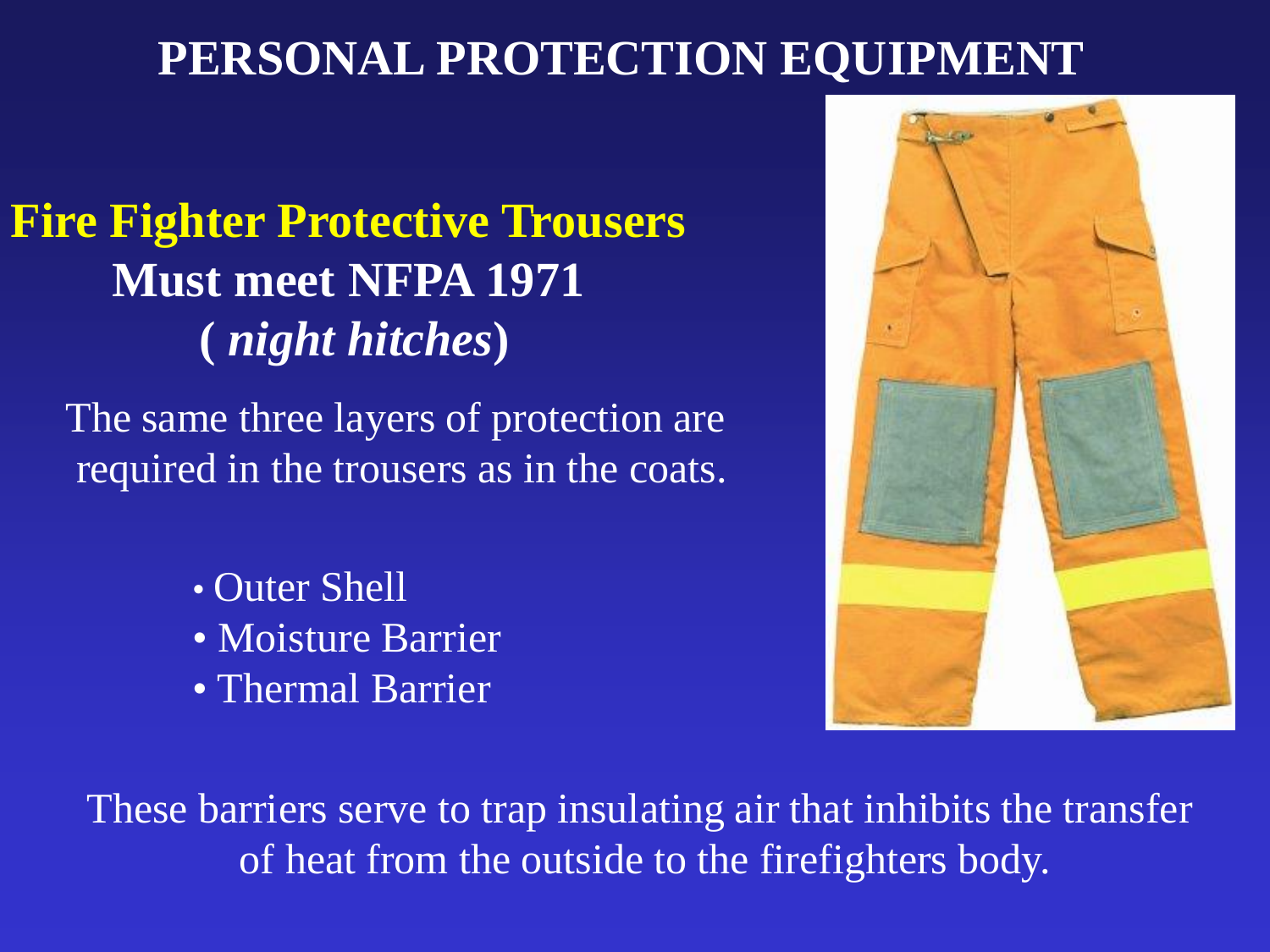### *Turnout Pants Provide Protection From:*

- Direct Flame Contact
- Hot Water Vapors
- Cold Temperatures
- Other Environmental Hazards



Firefighter trousers should be cleaned and inspected annually (*or more often as needed*)

*All inner liners of the trousers must be in place during any firefighting, including the suspenders*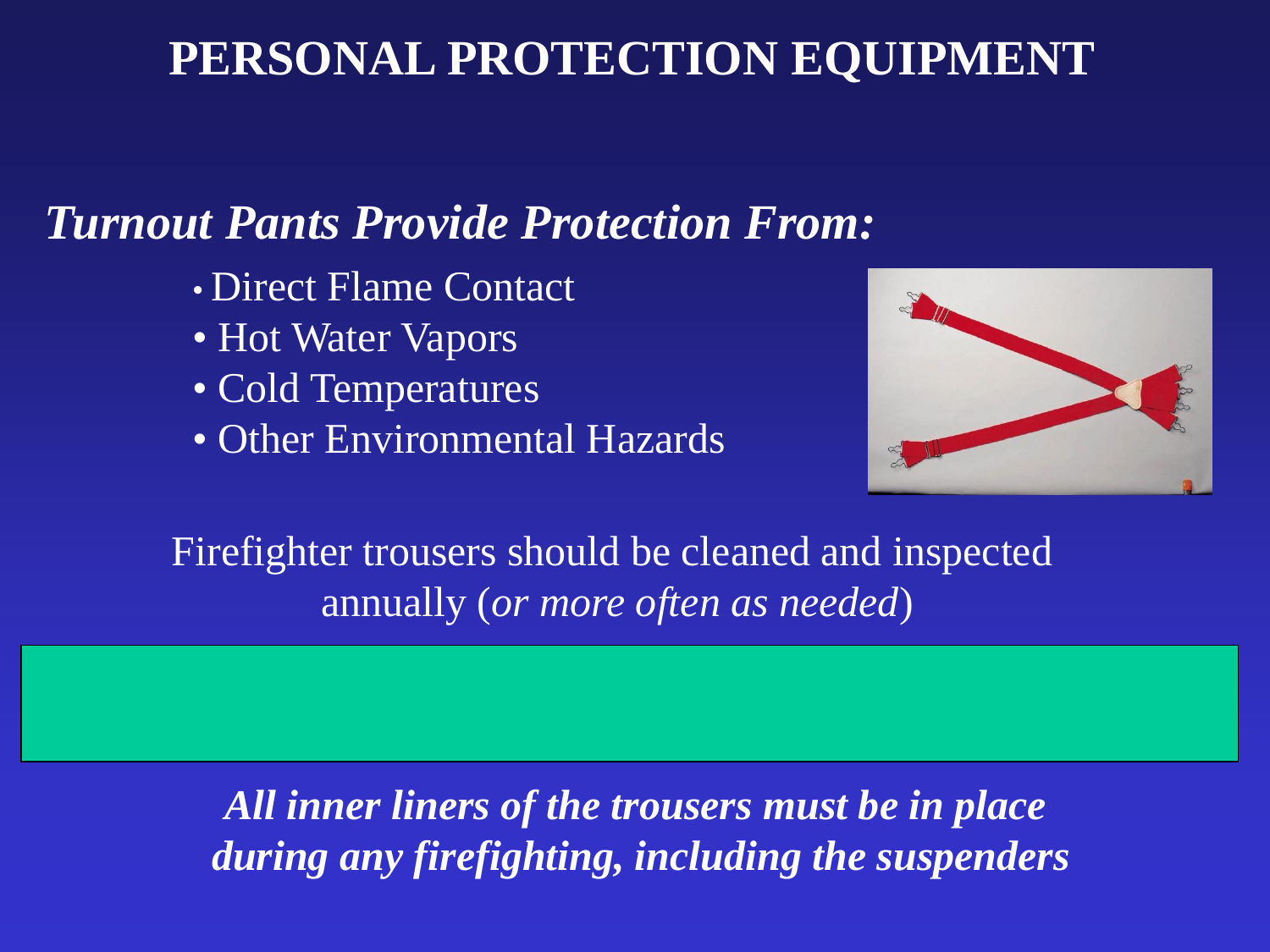# **Must Meet NFPA 1971**

Fireground Hazards To The Feet:

- Embers
- Falling Objects
- Nails
- Hazardous Materials
- Cold & Heat

All firefighter boots shall have a steel toe and steel shank

Clean and inspect your boots as needed

Inspect the boots tread, for condition and depth of tread.

Make sure the boots are fitted properly *(boots come in half sizes)*



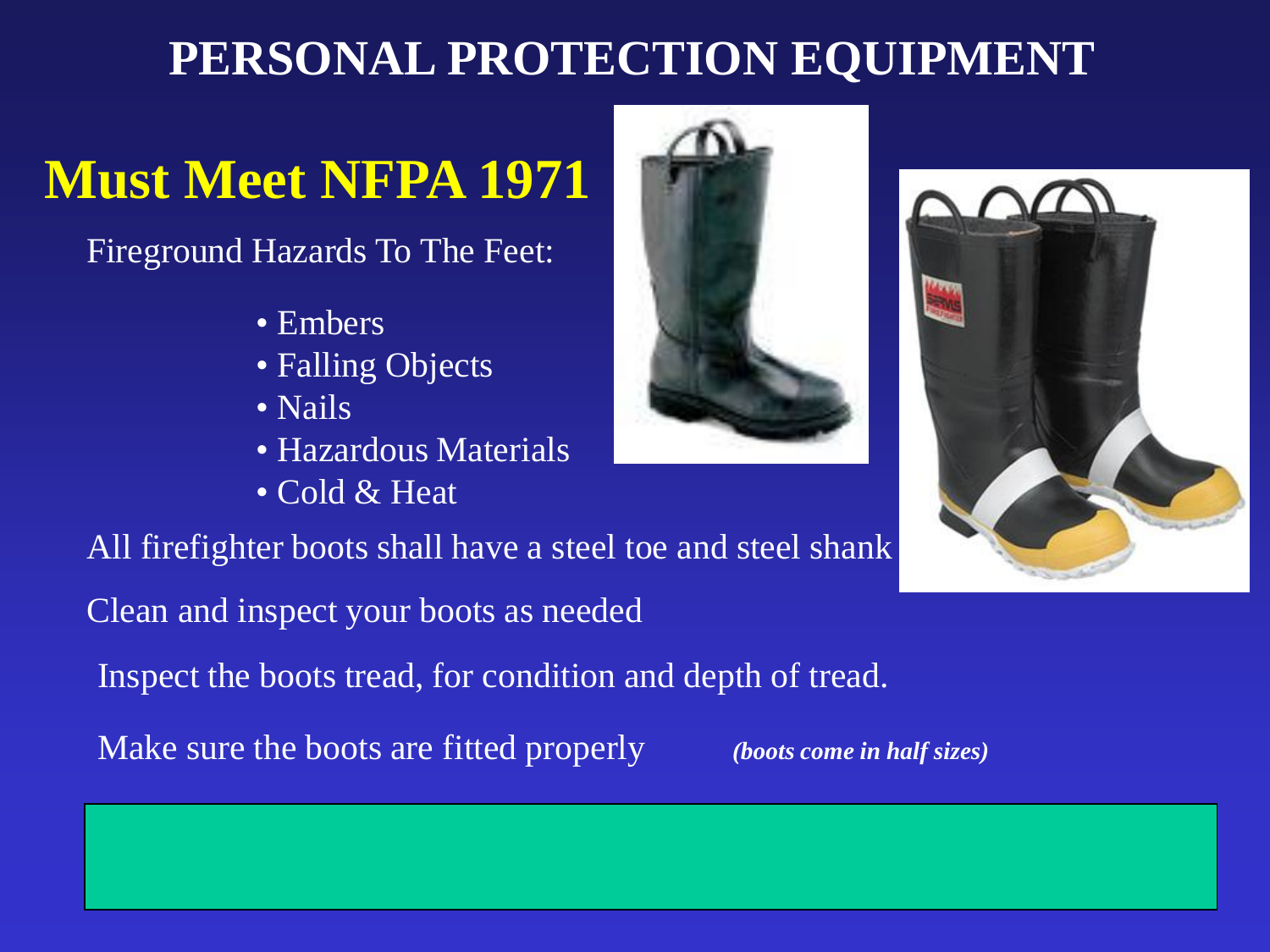#### **Hand Protection**

The most important characteristics of gloves are the protection they provide against heat and cold penetration.

#### **Other Protection Features:**

- Cuts
- Punctures
- Liquid Absorption
- Direct Flame Contact
- Contamination



Gloves must allow enough dexterity and tactile feel to allow the fire fighters to perform the job effectively.

Gloves must fit properly and be designed to provide proper protection.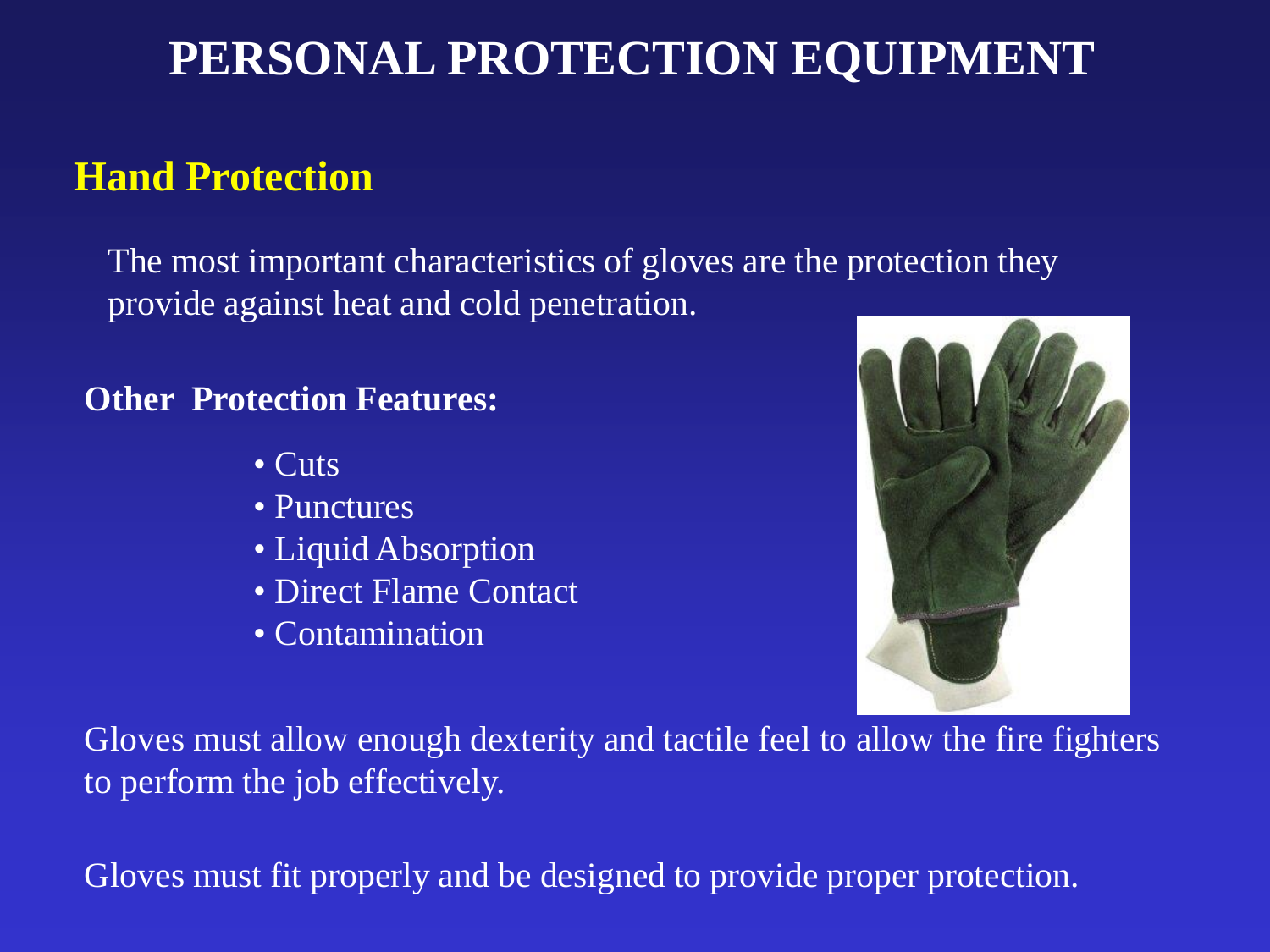#### **Hand Protection**

Gloves also have three layers of material:

- Outer Shell
- Moisture barrier
- Thermal barrier



They must also have additional coverage of material to give extra protection to the wrists.

Gloves should be immediately replaced whenever a flammable liquid is spilled on them and absorbed by the glove material.

Clean and inspect your gloves after every use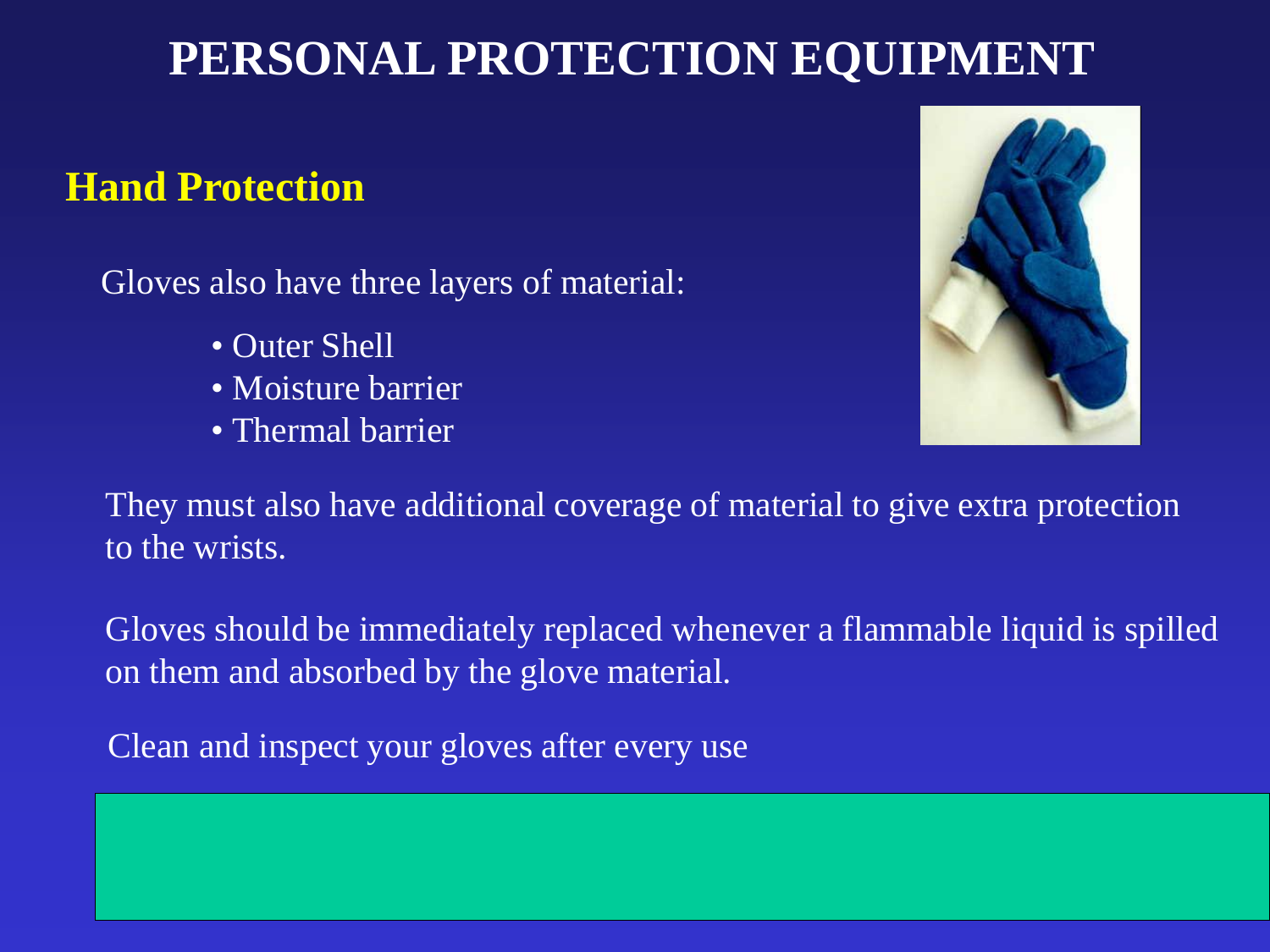#### **Protective Hoods**

Protective hoods are designed to protect ears, neck and face from exposure to extreme heat. They also protect exposed skin from carcinogens. When wearing a protective hood, care should be taken to ensure that it doesn't interfere with the S.C.B.A. mask seal with the face.

#### **Hoods should be cleaned and inspected after each use !**

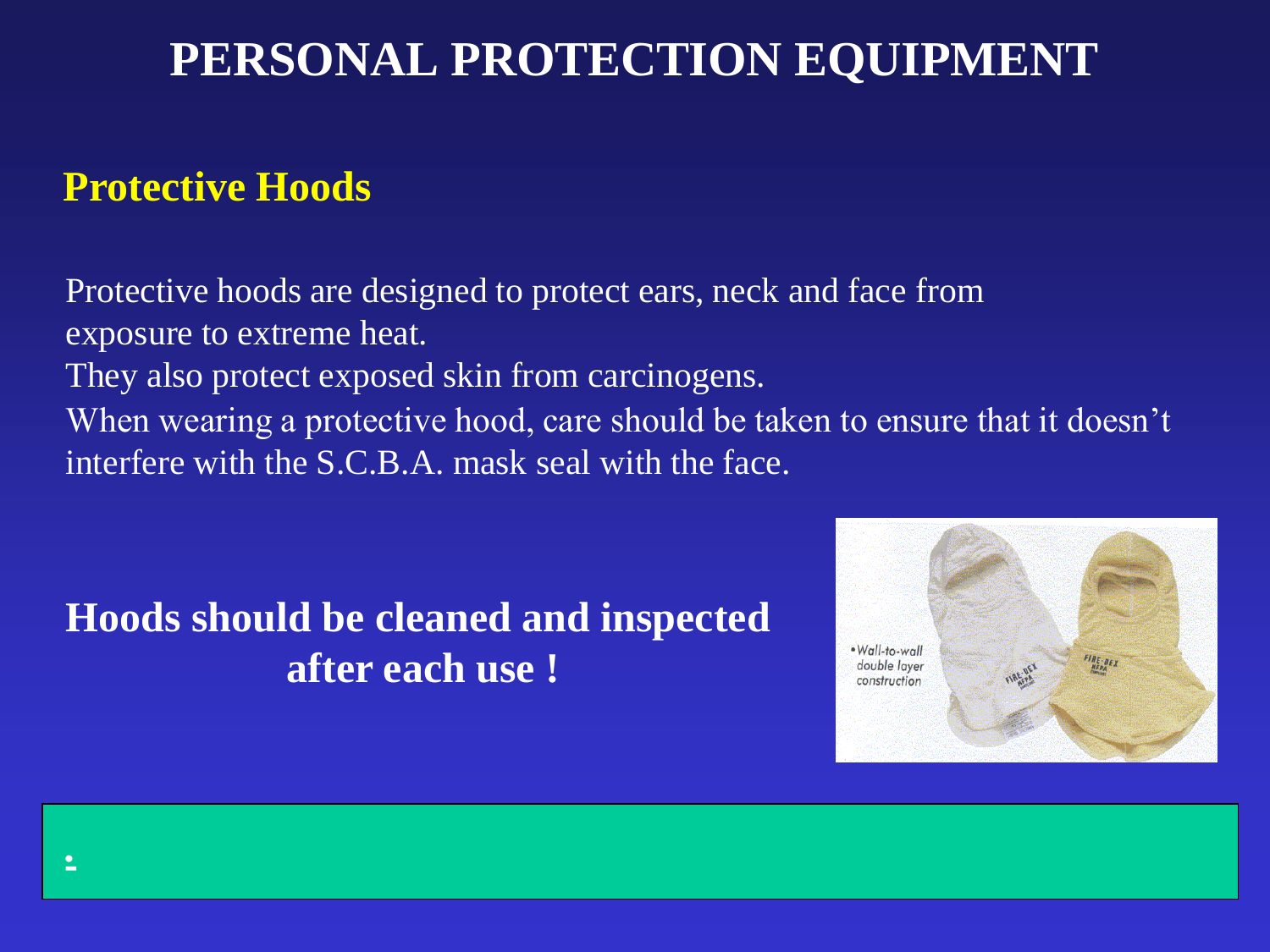#### **Eye & Face Protection**

Eye and face injuries are one of the most common on the fire ground. They are not always reported because they are not always debilitating.

Types of eye protection for firefighters:

- S.C.B.A. Mask with Regulator Attached
- Safety glasses
- Safety goggles
- Acceptable helmet face shields

Types of face protection for firefighters:

- S.C.B.A. Mask w/ Regulator Attached
- Face shields ( secondary protection )

*Standard: ANSI -Z87 NFPA-1971-87*









Eye and face protection devices should be cleaned and inspected after every use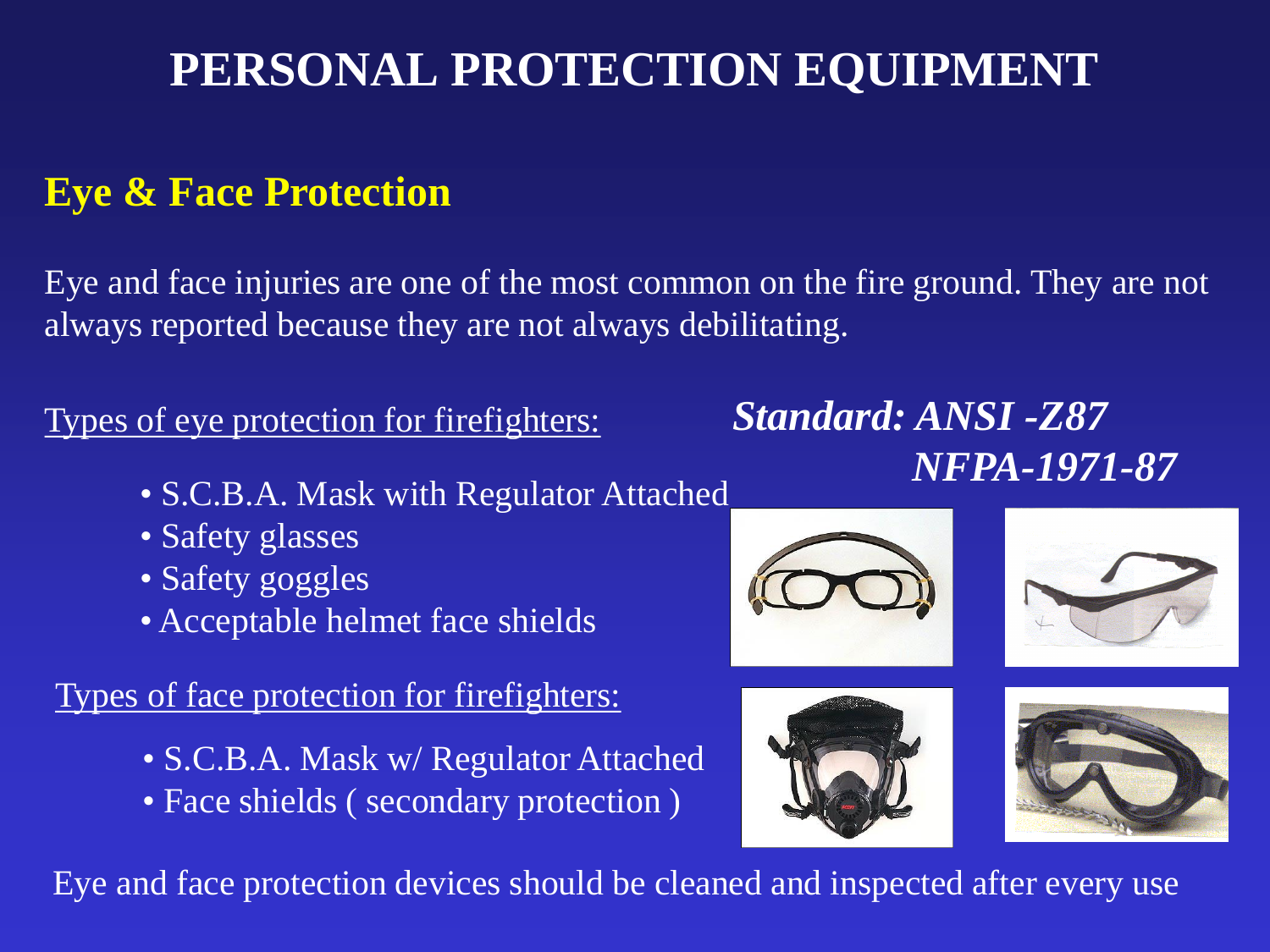#### **Exposure to Heat & Drawbacks**

Protective gear lowers the wearers ability to feel heat.

DO NOT assume that because you are not feeling the heat or discomfort through your protective gear, that you will not get burned

*Always be aware that we work in an ultrahazardous, heated environment. Always use extreme caution at all times to limit your exposure to heat.*

Before the use of PPE, SCBA and other modern safety equipment, firefighters were unable to enter and or stay too long in the fire scenes without great discomfort. Protective ensemble, SCBA and other modern equipment have increased the fire fighter's comfort level and level of protection.

**Remain constantly alert, limit your exposure, don't get burned !**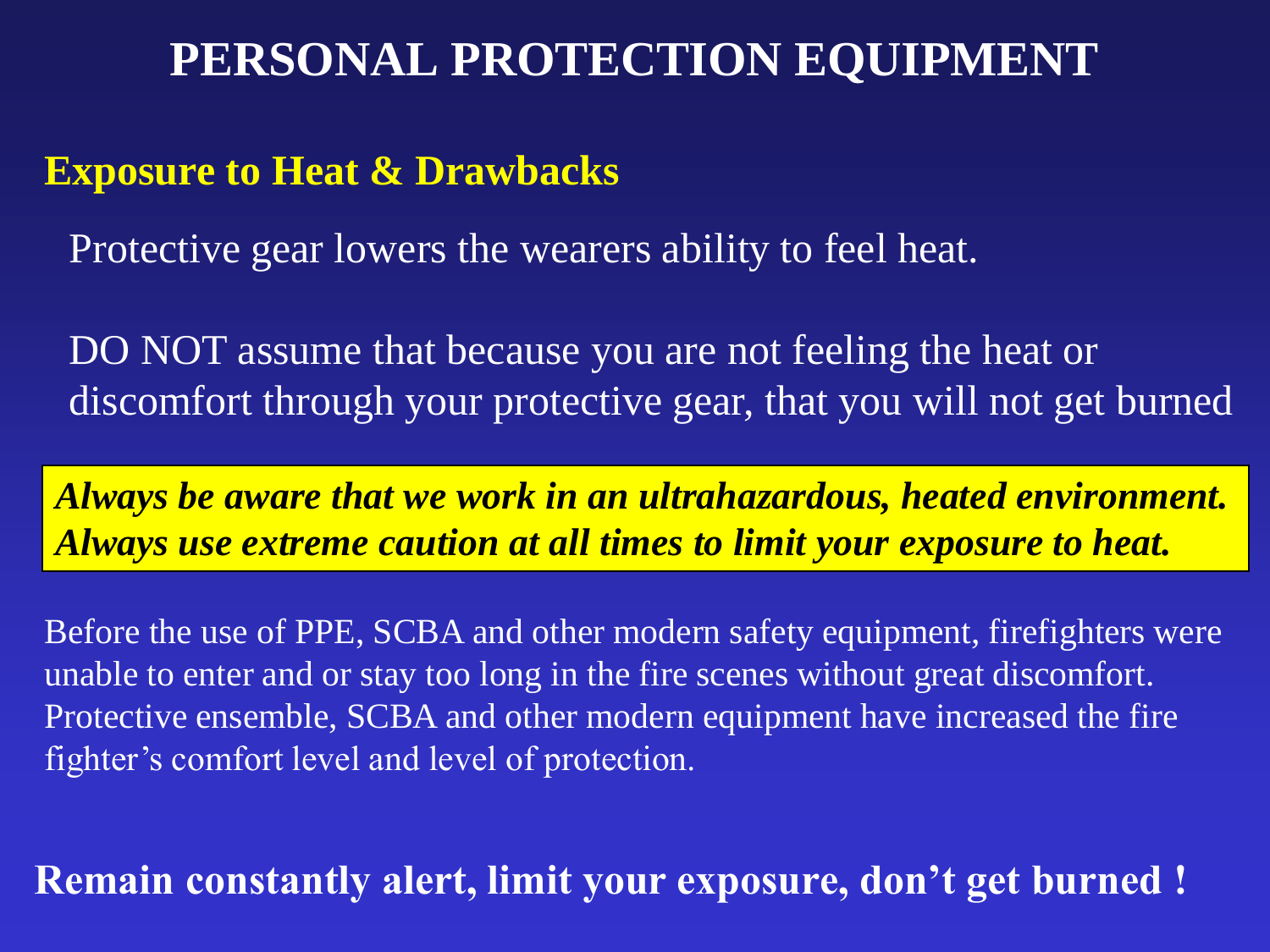*You must keep your protective garments clean and maintain them as set forth in the manufacturers recommendations, the standards of NFPA, and Scarborough SOP*

#### **Machine Washing**

To prevent the spread of contamination to other laundry or clothing items, home washing machines and public washing machines should not be used.

When washing gear, Follow the directions in the wash room at Dunstan.

When washing, the outer shell should be separated, when possible, and cleaned separately from the other layers or components.

When drying protective clothing use the gear drying racks. Set the gear up appropriately, plug in the rack and set the heat and timer. This method of drying will minimize shrinkage.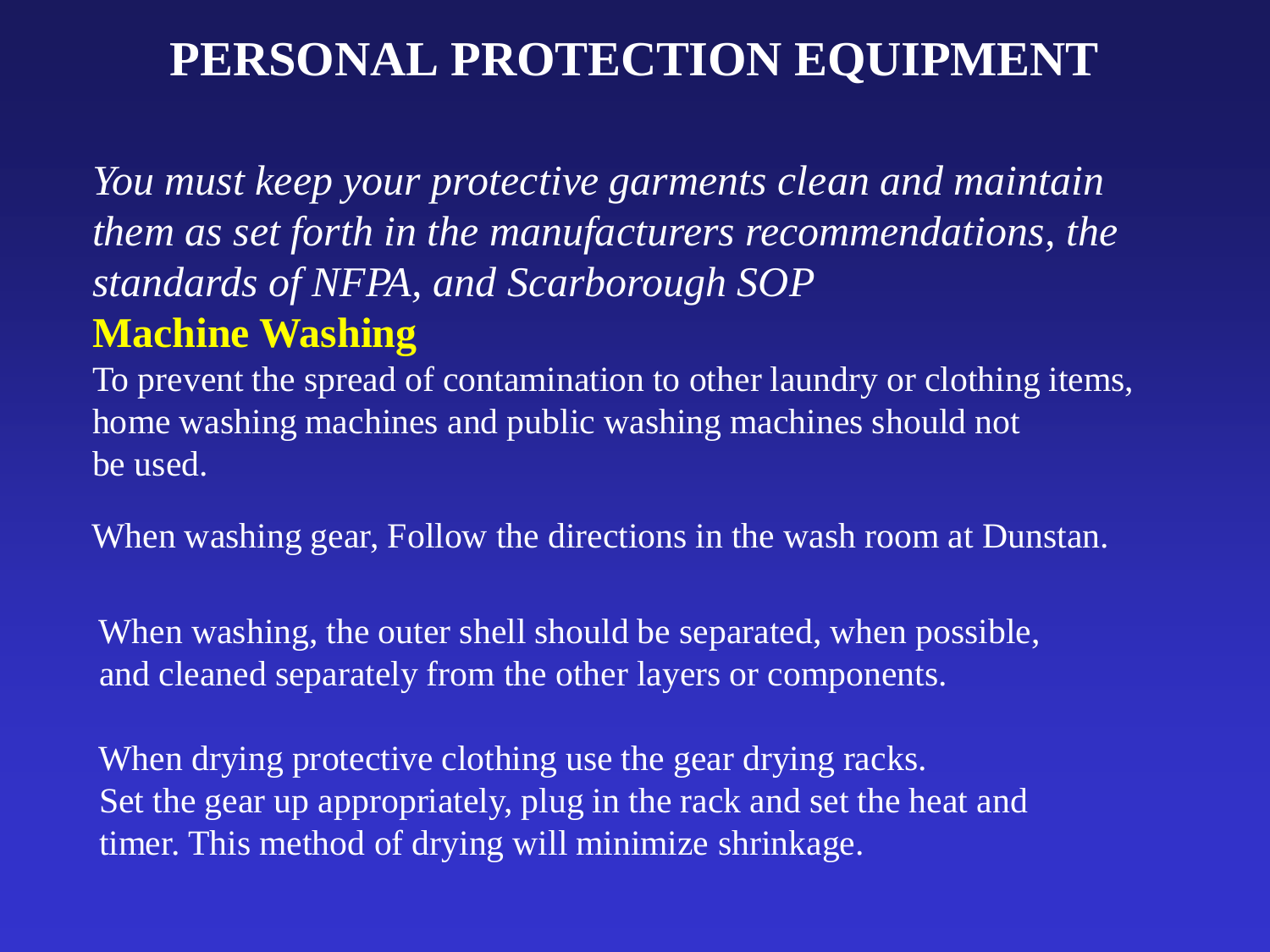#### **Inspecting Gear**

The fire department has a systematic, routine, and regular scheduled inspection process of our fire gear. Documentation and records are kept by the department.

Your protective clothing should be inspected by you and the department when you first receive your gear and there after, inspected by you at least monthly. The department shall inspect your gear at least annually months.

You will inspect your gear for:

- Cleanliness
- $\sqrt{\frac{1}{100}}$ Contamination
- $\checkmark$  Heat damage
- Fabric, leather or material damage or discoloration
- $\checkmark$  Dye loss

All repairs and or replacement of your gear shall be done by the department. The repairs are to be done by an authorized and certified gear repair specialist.